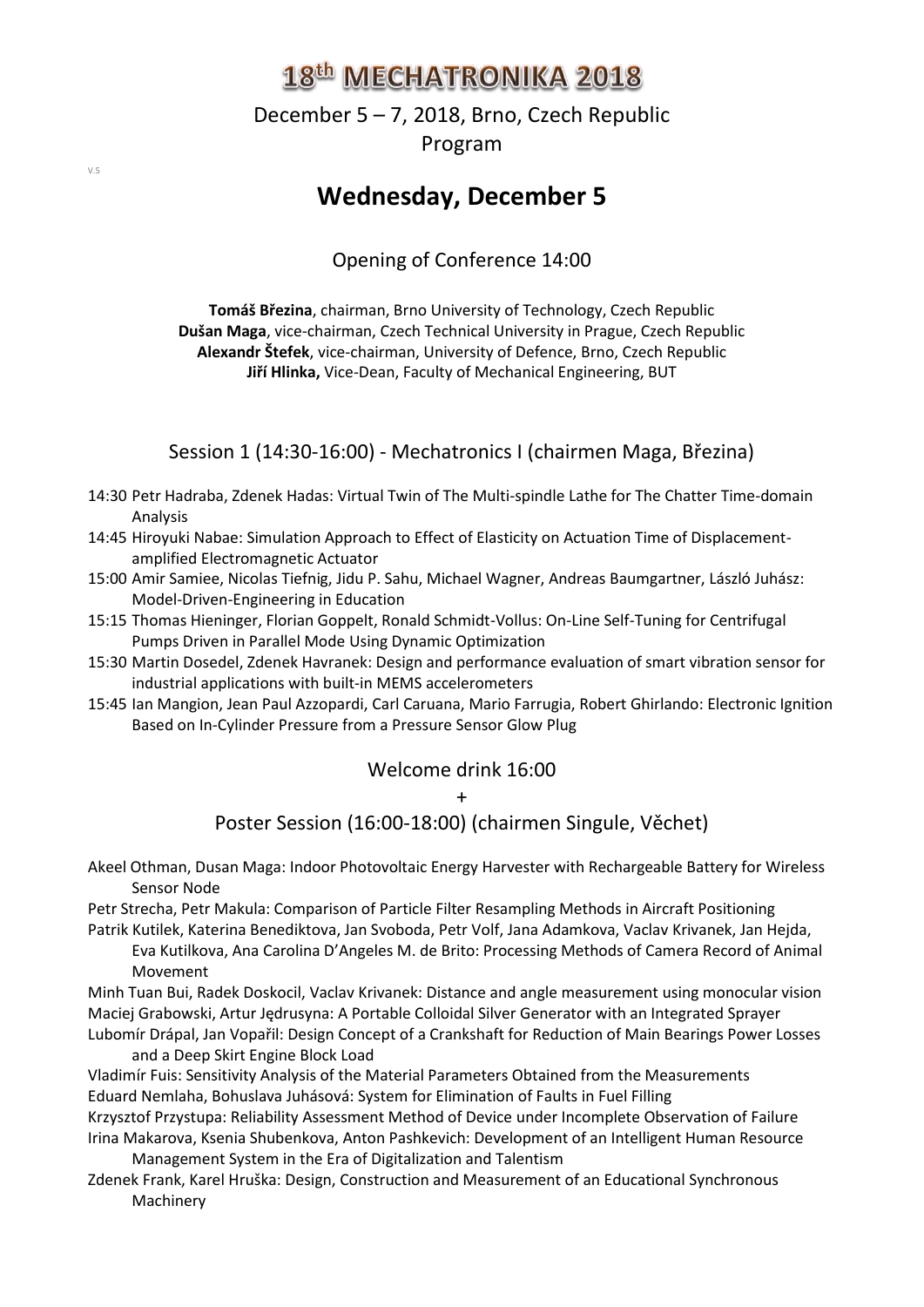## December 5 – 7, 2018, Brno, Czech Republic Program

#### $V.5$

- Marek Toman, Radoslav Cipin, Pavel Vorel: Thermal Networks Respecting Asymmetric Cooling of Electrical Machine Parts
- Petr Marcon, Christian Diedrich, Frantisek Zezulka, Tizian Schröder, Alexander Belyaev, Jakub Arm, Tomas Benes, Zdenek Bradac, Ivo Vesely: The Asset Administration Shell of Operator in the Platform of Industry 4.0
- Tomas Marek, Jan Berthold, Michal Holub, Joachim Regel: A quasi-online geometric errors compensation method on CNC machine tool
- Miguel Tabone, Jean Paul Azzopardi, Mario Farrugia: Emulation of Vehicle Speed and Impact on Vehicle Event Data Recorder
- Radek Bysticky, Michal Dub, Milos Andrle: GPS Applicability for UAV Wind Measurement
- Aleksandr Andreev, Olga Peregudova, Katherine Sutyrkina: Trajectory Tracking Control of Robot Manipulators with Revolute Joints using Only Position Measurements
- Radek Mařík: Thresholding Using Extreme Value Theory Threshold Models
- Lukas Veg, Jan Laksar: Thermal Model of High-Speed Synchronous Motor Created in MATLAB for Fast Temperature Check
- Radek Cermak, Roman Pechanek: Thermal Study of Permanent Magnet Direct Drive Wheel Motor
- Karel Hruska, Jan Laksar, Jan Sobra: The Determination of Iron Core Loss Characteristics of Special Electrical Steel Types
- Štepán Janouš, Jakub Talla, Václav Šmíd, Zdeněk Peroutka: Model Predictive Control of Dual Induction Motor Single Inverter Drive
- Radek Vlach, Filip Musil: Coupled Modeling of Permanent Magnet Generator Cooling using CFD
- Jiri Hajek, Zbynek Kocur, Jiri Vodrazka, Tomas Zitta: Remote Controlled Emulator of Communication Channel for Industrial Testing
- Zhiqiang Huo, Yu Zhang, Lei Shu, Yunrong Lv, Shuiquan Lin: Bearing Fault Diagnosis using Multi-sensor Fusion based on weighted D-S Evidence Theory
- Tomas Zitta, Marek Neruda, Lukas Vojtech, Martina Matejkova, Matej Jehlicka, Lukas Hach, Jan Moravec: Penetration Testing of Intrusion Detection and Prevention System in Low-Performance Embedded IoT Device
- Daniel Zuth, Tomáš Marada: Comparison of Faults Classification in Vibrodiagnostics from Time and Frequency Domain Data
- Rostislav Huzlik, Vladimir Haban, Martin Kroupa, Martin Hudec: Evaluation of pressure pulsation frequency by motor current signature analysis
- Lukasz Fracczak, Barbara Bryl-Nagórska, Paweł Żak: A simulation of snake-like robot module bending by transverse artificial muscles
- Roland Reginald Zana, Ambrus Zelei: Swept Laser Based 3D Pose Detection of the Swinging Robot Acroboter
- Pei-Chun Lin, Yen-Feng Cheng, Kuo-Shen Chen: Design and Realization of a Novel Elastomer Characterization System for Precision Positioning Application
- Vaclav Sova, Martin Brablc, Robert Grepl: FPGA Implementation of Multiplierless Low-Pass FIR Differentiator
- Tomáš Richta, Fernando Macías, Adrian Rutle, Vladimír Janoušek: Domain Specific Modeling for Reconfigurable Distributed Embedded Control Systems
- Ivo Pazdera, Petr Prochazka, Radoslav Cipin, Jiri Ctibor: Synchronous Machine Model and Equivalent Circuits Based on Hybrid Parameters of Two–Port Network
- Ondrej Andrs, Michal Maliszewski: Optimization of the DC Motor State Space Controller for FPGA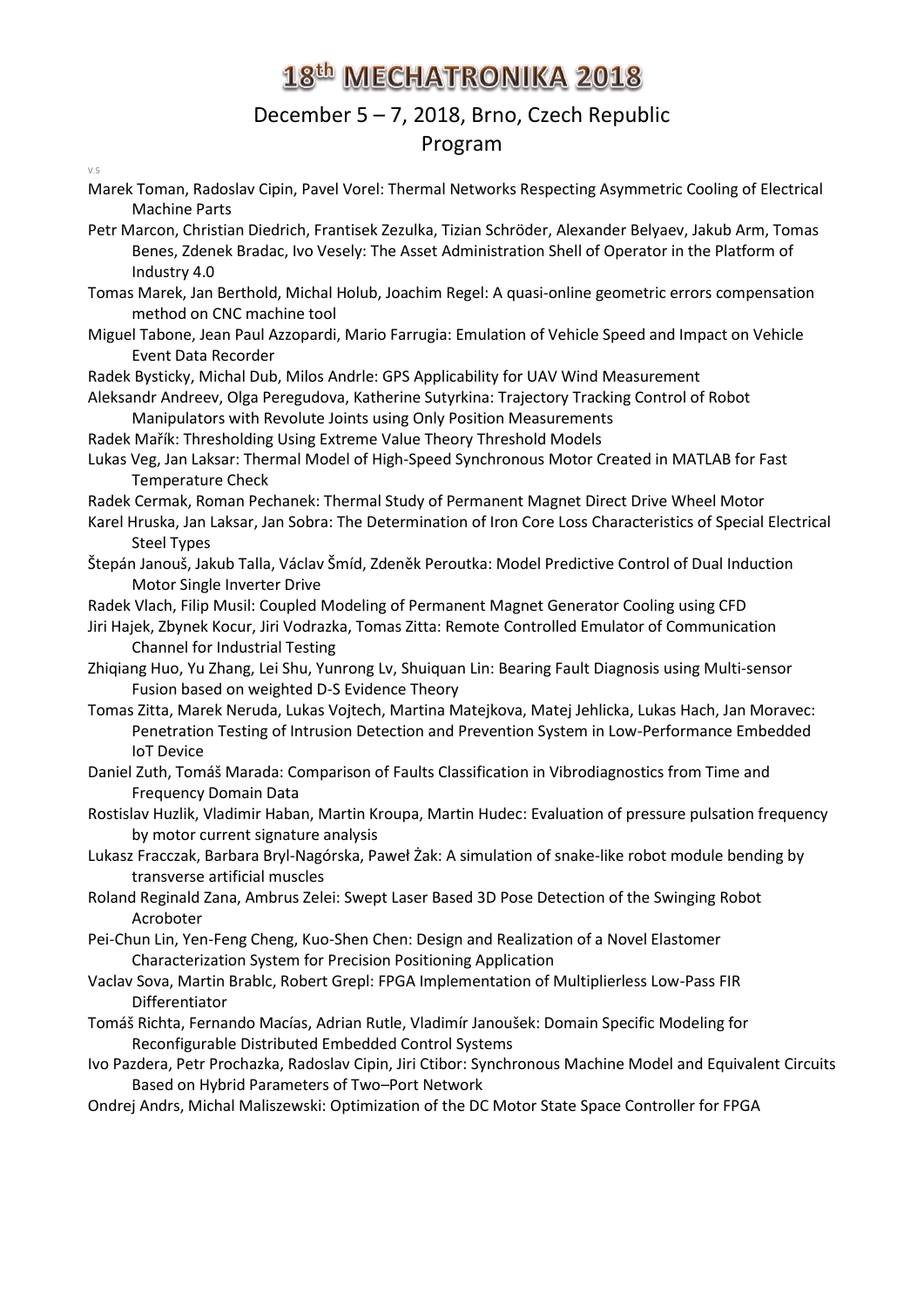## December 5 – 7, 2018, Brno, Czech Republic Program

**Thursday, December 6**

Session 2 (9:00-10:30) - Power Electronics (chairman Vorel)

- 9:00 Martin Pittermann, Jiri Fort, Jan Diesl, Vladimir Pavlicek: Converters for Switched Reluctance Motor Topology Comparison
- 9:15 Luboš Streit, Jakub Talla, Martin Janda: Tram LC Filter Stabilization by Supercapacitor Storage System
- 9:30 Vojtech Blahnik, Tomas Kosan, Jakub Talla: Electromagnetic interference of single-phase AC-DC traction converter
- 9:45 Oleg Sivkov, Martin Novak, Jaroslav Novak: Comparison between Si IGBT and SiC MOSFET Inverters for AC Motor Drive
- 10:00 Pavel Vorel, Jan Martiš, Petr Huták: Battery Supplied Arc Welder
- 10:15 Jan Martis, Pavel Vorel: Wireless Power Transfer 2.5 kW with Simple Control and High Efficiency

#### Session 3 (9:00-10:30) - Modeling and Simulation (chairman Pechánek)

- 9:00 Ludek Janak, Zdenek Hadas: Feasibility Study of Micro Thermoelectric Power Supply for Aircraft Sensor Node
- 9:15 Dariusz Horla: On applying a generalized Pad´e approximation to stability analysis experimental results
- 9:30 Roman Pechanek, Vladimir Kindl, Jiri Franc: Different Approach in Thermal Modeling of Permanent Magnet Synchronous Motor
- 9:45 Florian Goppelt, Thomas Hieninger, Ronald Schmidt-Vollus: Modeling Centrifugal Pump Systems from a System - Theoretical Point of View
- 10:00 Zdeněk Machů, Oldřich Ševeček, Zdeněk Majer, Zdeněk Hadaš, Michal Kotoul: Optimization of the electro-mechanical response of the multilayer piezoelectric energy harvester
- 10:15 Bo Zhang, Tao Dong, Nuno Pires, Zhaochu Yang: Modeling and Simulation of Facility Planning Problem Based on Improved SLP Method

#### **Coffee break**

Session 4 (11:00-12:30) - Electric Machines and Drives (chairman Hruška)

- 11:00 Jan Sobra, Tomas Kavalir, Michal Krizek, Bohumil Skala: Experimental Verification of the Finite Element Analysis of an Induction Machine with Implemented Static Eccentricity Fault
- 11:15 Jan Laksar, Lukas Veg: Reduced Schwarz-Christoffel Conformal Mapping in Surface-Mounted PMSM
- 11:30 Vladimir Pavlicek, Martin Pittermann, Jiri Fort: Development of the Measuring Device for Standstill Frequency Response (SSFR) Testing for Electric Machine
- 11:45 Zdenek Novak, Martin Novak: Design of High-Speed Permanent Magnet Synchronous Motor for Advanced and Sensorless Control Techniques Validation
- 12:00 Radoslav Cipin, Marek Toman, Petr Prochazka, Ivo Pazdera: Nonlinear Equivalent Circuit of Induction Machine
- 12:15 Ladislav Knebl, Cestmir Ondrusek, Jiri Kurfurst: Ferrite Assisted Synchronous Reluctance Motor Design, Manufacturing and Material Influence on Motor Characteristics

 $V.5$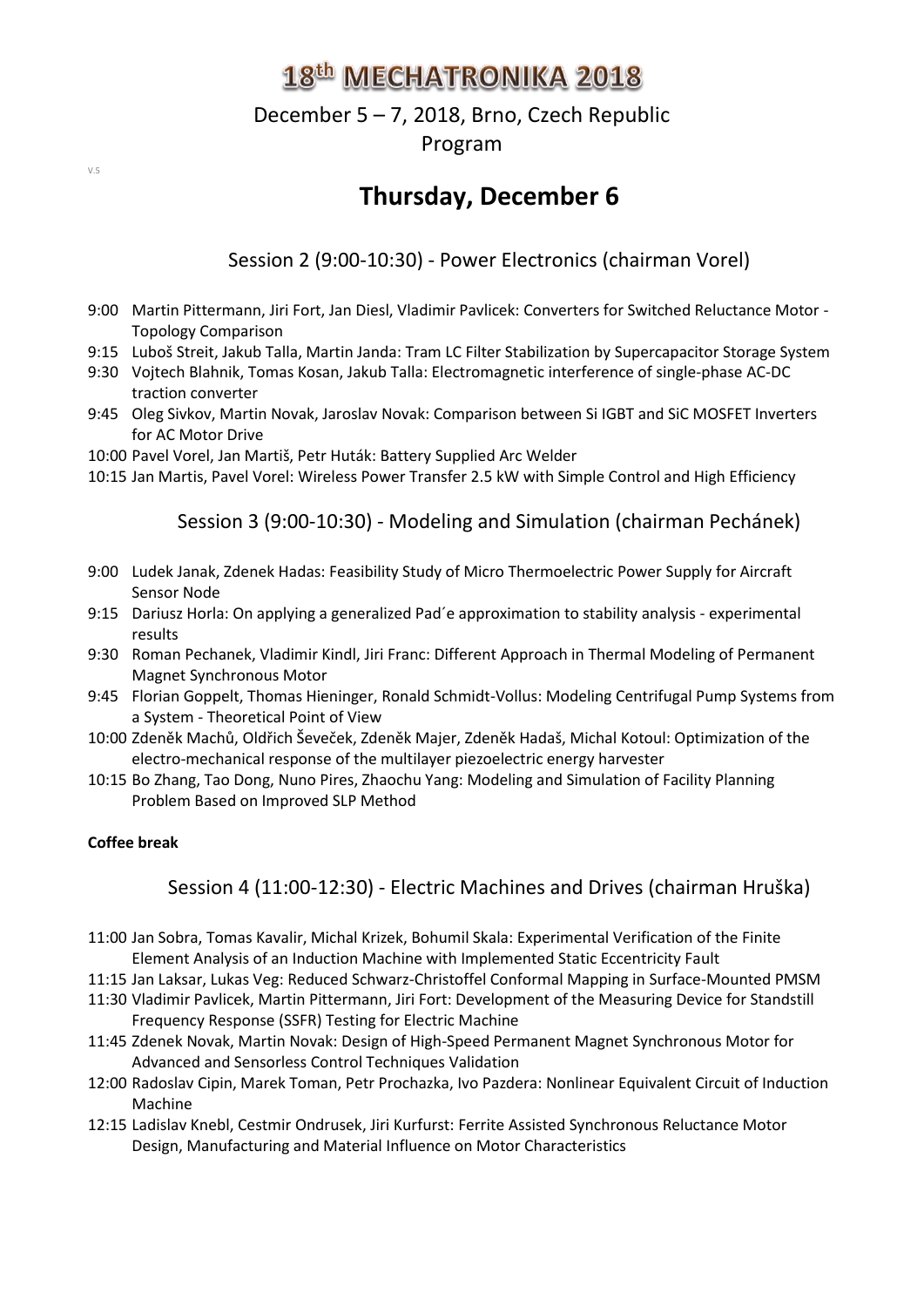## December 5 – 7, 2018, Brno, Czech Republic Program

 $V.5$ 

#### Session 5 (11:00-12:30) - Control Systems (chairman Kovář)

- 11:00 Joanna Zietkiewicz: Nonlinear Predictive Control with Constraint Propagation Strategy
- 11:15 Bartlomiej Wicher, Stefan Brock: Tuning Optimization of Extended State Observer for Two Mass System with Elastic Joint and Backlash
- 11:30 Luke Spiteri, Mario Farrugia: FeedForward Control of a TurboCharger Hot Gas Test Stand
- 11:45 Matej Rajchl, Martin Brablc: Inverse Model Approximation Using Iterative Method and Neural Networks with Practical Application for Unstable Nonlinear System Control
- 12:00 Tien Sy Le, Holger Schlegel, Welf-Guntram Drossel, Matthias Putz: Fitnessindex Based Fault-Tolerant Control
- 12:15 Nadia Sultan, Muhammad Najam ul Islam, Asif Mahmood Mughal: Postural Control During Standing Posture For Small Perturbations With Feedback Linearization

#### **Lunch + coffee**

#### Session 6 (14:00-15:30) - Electric Drives Control (chairman Talla)

- 14:00 Adrian Wójcik, Tomasz Pajchrowski: Torque Ripple Compensation in PMSM Direct Drive with Position-based Iterative Learning Control
- 14:15 Tomas Kosan, Jakub Talla, Stepan Janous, Vojtech Blahnik: FPGA-Based Accelerator for Model Predictive Control of Induction Motor Drive
- 14:30 Martin Votava, Tomas Glasberger, Zdenek Peroutka: Predictive Real Time Minimization of Power Losses with Improved Space Vector Preselection Algorithm
- 14:45 Péter Stumpf, Ádám Lajos Váradi: Investigation of estimator algorithms for high speed drive systems
- 15:00 Jakub Talla, Tomáš Košan, Vojtěch Blahník: FOC-based Speed Control Algorithms of Induction Motor Drive with System Parameter Mismatch
- 15:15 Martin Pittermann, Jiri Fort, Jan Diesl, Vladimir Pavlicek: Optimal SRM-Control Algorithm to Achieve Maximum Torque and Real Converter Limits

#### Session 7 (14:00-15:30) - Mechatronics II (chairman Hadaš)

- 14:00 Jiri Ctibor, Ivo Pazdera, Jan Knobloch: One-axis Radial Active Magnetic Bearing Simulink Model with Respect of Nonlinear Ferromagnetics
- 14:15 Radomir Prusa, Rostislav Huzlik, Vladimir Haban: Design of Passive Magnetic Axial Bearing for Sealless Pump
- 14:30 Karel Kalista: A proposal of the methodology for dynamic force coefficients identification of labyrinth seal with use of active magnetic bearings
- 14:45 George Juraj Stein, Andrej Krafčík, Peter Tobolka, Ivan Frollo: Attenuation of Beam Transversal Vibrations by Electro-magnetic Means
- 15:00 Andrzej Andrzejewski: Investigation into the Moment of Inertia Estimation Process Occurring in Electric Drive of a Mechatronic System
- 15:15 Jiri Tuma, Michal Holub, Rostislav Huzlik, Jan Pavlik: Calculation of Component Durability Based On Simulation Model

#### **Coffee break**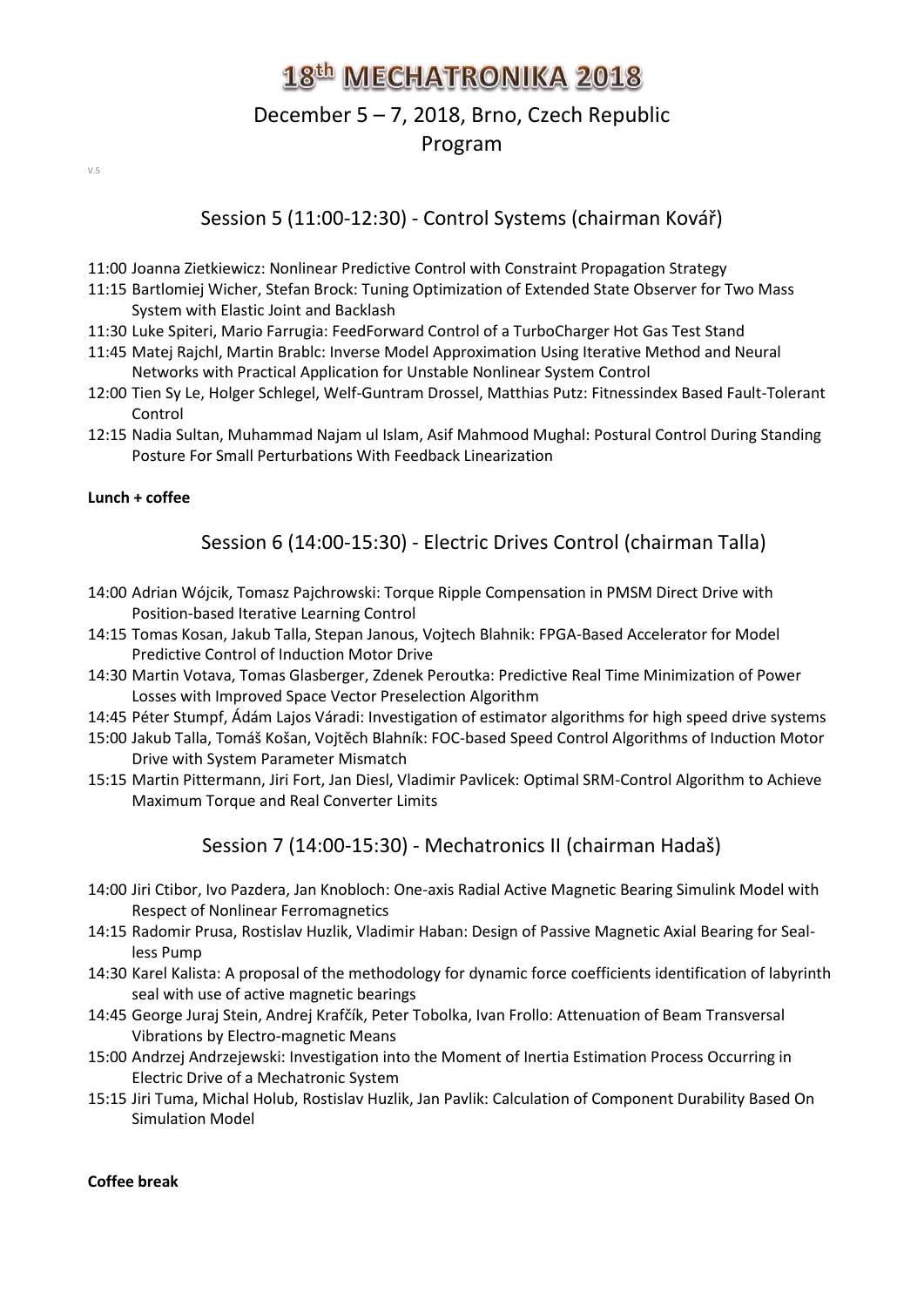## December 5 – 7, 2018, Brno, Czech Republic Program

 $V.5$ 

Session 8 (16:00-17:00) - Robotics I (chairman Chen)

- 16:00 Nikolay Krinitsyn, Atrem Babaev, Evgeniy Stolov: Robotized System for Processing of Helical Surfaces 16:15 Jaroslav Mlýnek, Michal Petrů, Tomáš Martinec: Optimization of Industrial Robot Trajectory in Composite Production
- 16:30 Paweł Żak: Master Manipulator Orientation Determination Method Using Extended Kalman Filter
- 16:45 Dmitrii Yu. Kolpashchikov, Nikita V. Laptev, Viacheslav V. Danilov, Igor P. Skirnevskiy, Roman A. Manakov, Olga M. Gerget: FABRIK-Based Inverse Kinematics for Multi-Section Continuum Robots

## **Conference Dinner 18:00**

*Jazz Concert 18:15 - 19:00*

*Dinner 19:00 - 22:00*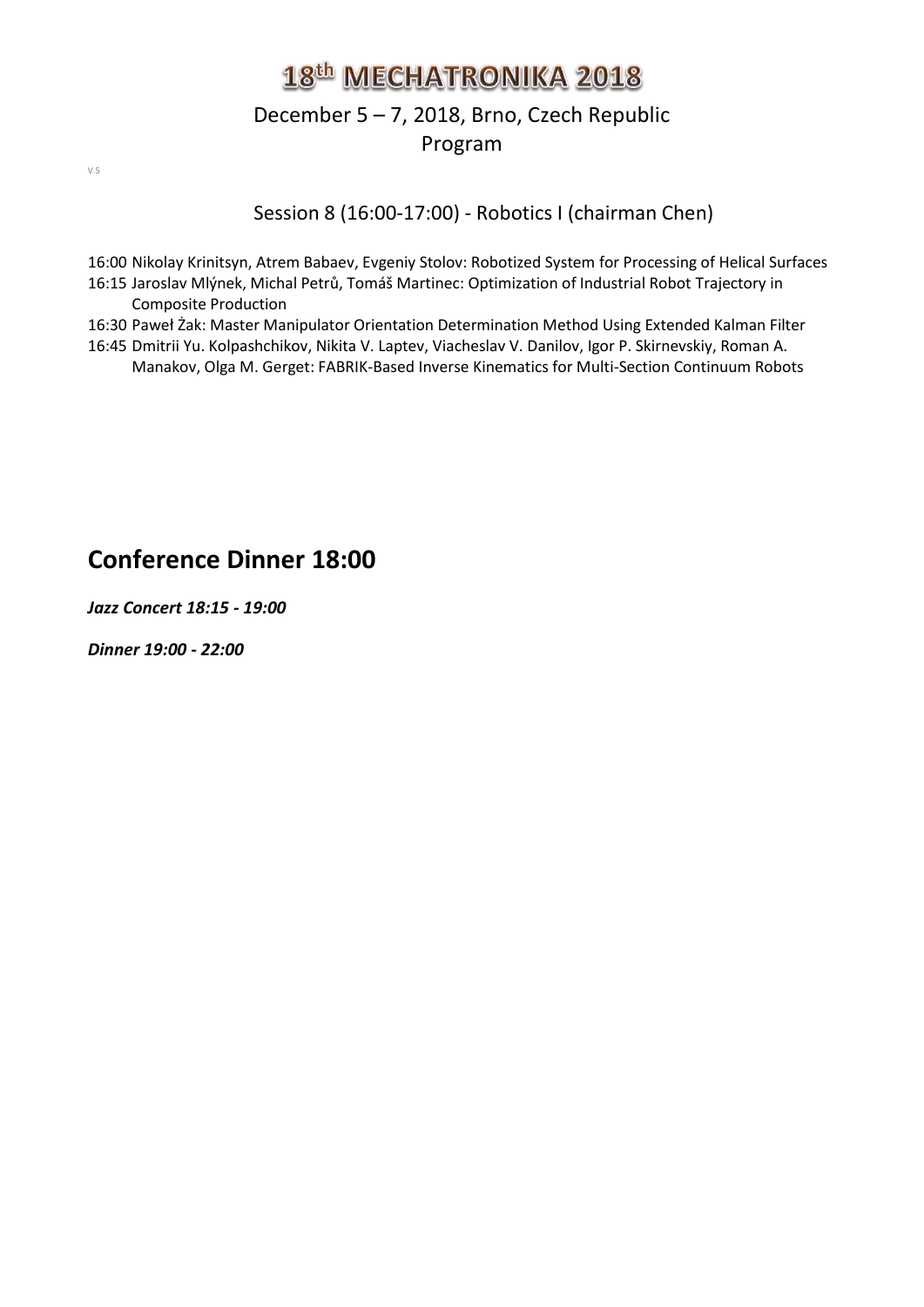## December 5 – 7, 2018, Brno, Czech Republic Program

#### Session 9 (9:00-10:30) - Sensors and Measurement (chairman Dub)

- 9:00 Joo-Young Ryu, So-Young Lee, Ngoc-Loi Dang, Jeong-Tae Kim: Impedance-based Tension Force Measurement Technique for Cable Structure
- 9:15 Jawad Masood, Bruno Martinez-Bargiela, Ruben Paz-Cibeira, David Gomez-Loureda, Maria del Carmen Fernandez-Gonzalez, Angel Dacal-Nieto, Victor Alonso-Ramos: Testing of Autonomous High Precision Panel Assembly Process
- 9:30 Gabriel Gašpar, Juraj Dudak, Pavol Tanuska, Tomas Meravy: Implementation of nSoric measuring system on a PLC
- 9:45 Moritz Scharff, Richard A. Rivera Campos, Lukas Merker, Jorge H. Alencastre, Carsten Behn, Klaus Zimmermann: Flow Detection using an Artificial Vibrissa-Like Sensor – Simulations and Experiments
- 10:00 Ondrej Rubes, Pavel Tofel, Robert Macku, Pavel Skarvada, Filip Ksica, Zdenek Hadas: Piezoelectric Micro-fiber Composite Structure for Sensing and Energy Harvesting Applications
- 10:15 Tomas Spacil, Matej Rajchl: Compensation of Linear Acceleration in Single-Mass MEMS Gyroscope

#### Session 10 (9:00-10:30) - Biomedical and Biomechanical Engineering (chairman Křivánek)

- 9:00 Te-Hsin Chang, Hiroyuki Nabae, Gen Endo, Koichi Suzumori, Kazutoshi Hatakeyama, Satoaki Chida, Yoichi Shimada: Design of a Wearable Deep Vein Thrombosis Prevention Device Using Thin McKibben Muscles
- 9:15 Patrik Kutilek, Ivan Vareka, Vaclav Krivanek, Petr Molnar, Zdenek Svoboda, Ondrej Nemecek, Slavka Viteckova: Gait Evaluation in Patients with Transtibial Prosthesis using Force Platforms
- 9:30 Pavel Hnyk, Lukas Kvarda, Lukas Vojtech, Marek Neruda, Tomas Zitta: Electrode Shapes and Frequency Band Analysis for Human Body Communication
- 9:45 Veronika Novotna, Dalibor Cervinka: Current Distribution in the Tissue during Electroporation Process
- 10:00 Jaroslav Kovář, Vladimír Fuis: Comparing the Results of Probability of Ceramic Head Fracture According to Weibull's Theory with Inclusion of One or Three Principal Stresses

#### **Coffee break**

 $V.5$ 

#### Session 11 (11:00-12:00) - Robotics II (chairman Krejsa)

- 11:00 Nikolay Krinitsyn, Vladimir Kurochkin, Ivan Shcherbakov, Maksim Murin, Evgeniy Stolov, Denis Rakov: Ultrasonic-Based Solution for Mapping Task
- 11:15 Konrad Urbanski: Control of the Quadcopter Position Using Visual Feedback
- 11:30 Mehmet Ugur Soydemir, İshak Alkuş, Parvın Bulucu, Aykut Kocaoğlu, Cüneyt Güzeliş, Savaş Şahin: Data Dependent Stable Robust Adaptive Controller Design for Altitude Control of Quadrotor Model
- 11:45 Jiri Krejsa, Stanislav Vechet: Fusion of Local and Global Sensory Information in Mobile Robot Outdoor Localization Task

Closing ceremony (12:00-12:30)

**Lunch**